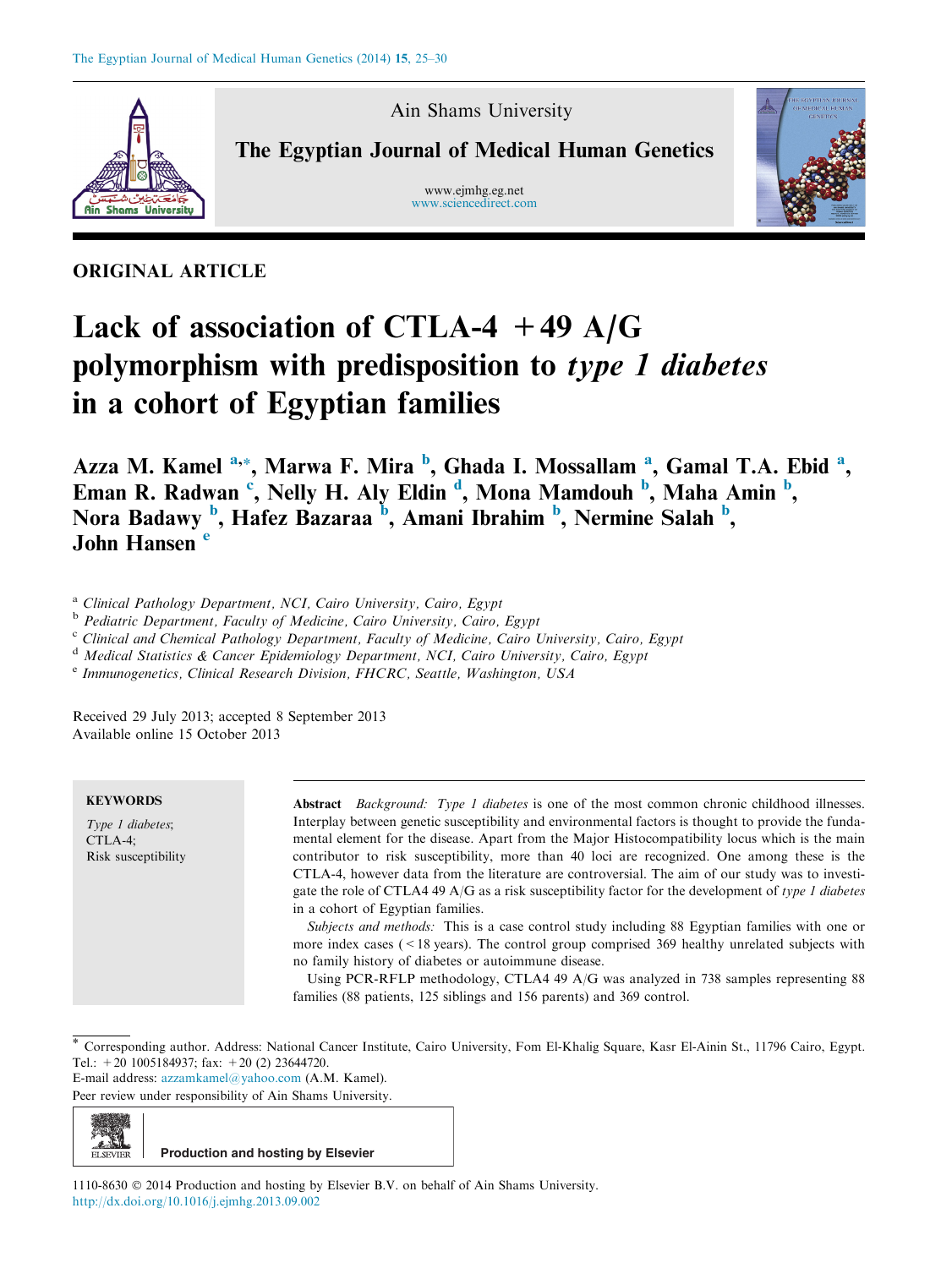*Results:* The age of onset was 6 days-12.5 years with a mean of 5.3  $\pm$  3.6 and a median of 5 years. The mode of presentation was classic symptoms in 51 and diabetic ketoacidosis in 37 cases. Twenty-two cases had a history of viral infection or exanthematous disease and four had associated autoimmune diseases. No significant differences were encountered between the different groups with regard to CTLA4 +49 A/G genotype or allele frequencies. Neither was there a relation between the various genotypes and age of onset or the mode of presentation.

Conclusions: CTLA4 49 A/G polymorphism was not recognized as a risk susceptibility factor in our cohort. This may be attributed to the low co-incidence of autoimmune diseases. Up to our best knowledge, this is the first study involving families. We recommend that all studies performed on risk susceptibility to type 1 diabetes should include proper investigation for other autoimmune diseases to exclude their confounding effect on data analysis.

© 2014 Production and hosting by Elsevier B.V. on behalf of Ain Shams University.

#### 1. Introduction

Type 1 diabetes is one of the most common chronic childhood illnesses; its incidence is characterized by extensive differences between populations [\[1–3\].](#page-3-0) In Egypt prevalence rate varying between 0.7 and 1.9 was reported  $[4–6]$ . Type 1 diabetes develops in individuals who are genetically susceptible; interplay between genetic susceptibility and environmental factors is thought to provide the fundamental element for the disease [\[7\].](#page-4-0)

Alleles or genetic variants associated with type 1 diabetes provide either susceptibility to or protection from the disease within a given environmental background [\[8\]](#page-4-0). The genetic makeup with the balance between susceptibility and protection alleles determines the age of onset of type 1 diabetes [\[7\]](#page-4-0). The risk for siblings of affected individuals is approximately 15 times as great as the risk in general population [\[9\].](#page-4-0) The offspring of a mother with type 1 diabetes mellitus is  $4-10$  times while that for offspring of a diabetic father is 15–22 times [\[10–12\].](#page-4-0)The gender bias in transmission rate has not been fully explained [\[13–15\]](#page-4-0). The major genetic determinant of susceptibility to type 1 diabetes lies within the major histocompatibility complex (IDDM1) [\[16,17\]](#page-4-0). However, within diabetic families HLA identical siblings, though at a higher risk, do not always develop diabetes. This brought into the focus of interest other possible genetic loci and currently more than 40 DDM loci are recognized [\[18\]](#page-4-0). Among these is the cytotoxic T lymphocyte antigen-4 (CTLA-4) known as insulin-dependent diabetes mellitus 12 (IDDM 12). An A/G polymorphism in the first exon of CTLA-4 results in an amino acid change (Thr/Ala). The presence of an alanine at codon 17 of CTLA-4 has been associated with susceptibility to type 1 diabetes, autoimmune thyroiditis, systemic lupus erythematosis, celiac disease and biliary cirrhosis [\[19–21\].](#page-4-0) However there is a marked controversy about its effect on type 1 diabetes. On one side the effect of IDDM12 is claimed to be independent of other genetic markers of  $type$ 1 diabetes [\[22\].](#page-4-0) On the other side it is claimed to be weak or even questionable [\[23\]](#page-4-0). Ethnic heterogeneity has been reported with strong effects in some populations and weak transmission in others [\[22\].](#page-4-0)

In view of the possible ethnic variations and the different environmental contributions in different societies, it is essential to study the main loci contributing to the susceptibility to or protection from type 1 diabetes in each community; results obtained from studying one population cannot be extrapolated to others.

Studies performed in Egypt on genetic background of type 1 diabetes, including ongoing studies of the research team, have so far addressed mainly the contribution of the HLA region. Recently two Egyptian studies have addressed the role of IDDM12 in risk susceptibility to type 1 diabetes; both were case-control studies not involving families.

## 2. Subjects and methods

The work is carried out in accordance with The Code of Ethics of the World Medical Association (Declaration of Helsinki) for experiments involving humans. The protocol was revised and approved by the Institutional Review Board (IRB) of the National Cancer Institute, Cairo University. A written informed consent was obtained from all participants or their parents.

## 2.1. Subjects

The study cohort included 88 Egyptian families with one or more index diabetic children or adolescents who are attending outpatient clinic in the Diabetes Endocrinology and Metabolism Pediatrics Unit (DEMPU), at Cairo University Children Hospital. CTLA-4 was analyzed in 369 samples representing 88 families (88 patients, 125 siblings and 156 parents) and 369 controls. Seven siblings, belonging to 6 families, are diabetic and were excluded from the analysis; only the 118 nondiabetic siblings were analyzed.

Patient's age at the time of the study ranged from 1 to 18 years with a mean of  $8.6 \pm 4$  and a median of 9 years. Thirty-five of our patients were males and 53 were females. The controls were chosen from blood bank donors. They were healthy unrelated subjects with no family history of diabetes or other autoimmune diseases. The choice of adults was to guarantee that they would not develop juvenile diabetes and to avoid ethical issues of using healthy children as controls.

## 2.2. DNA analysis and polymerase chain reaction-restriction fragment length polymorphism (PCR-RFLP) testing for  $CTLA-4 + 49 A/G$

Genomic DNA was extracted from EDTA peripheral blood samples using the salting out technique [\[24\].](#page-4-0) Identification of the loci was performed based on the PCR-RFLP protocol [\[25\].](#page-4-0) Oligonucleotide primers were synthesized (Pharmacia biotech). The amplification of the CTLA-4 gene was performed in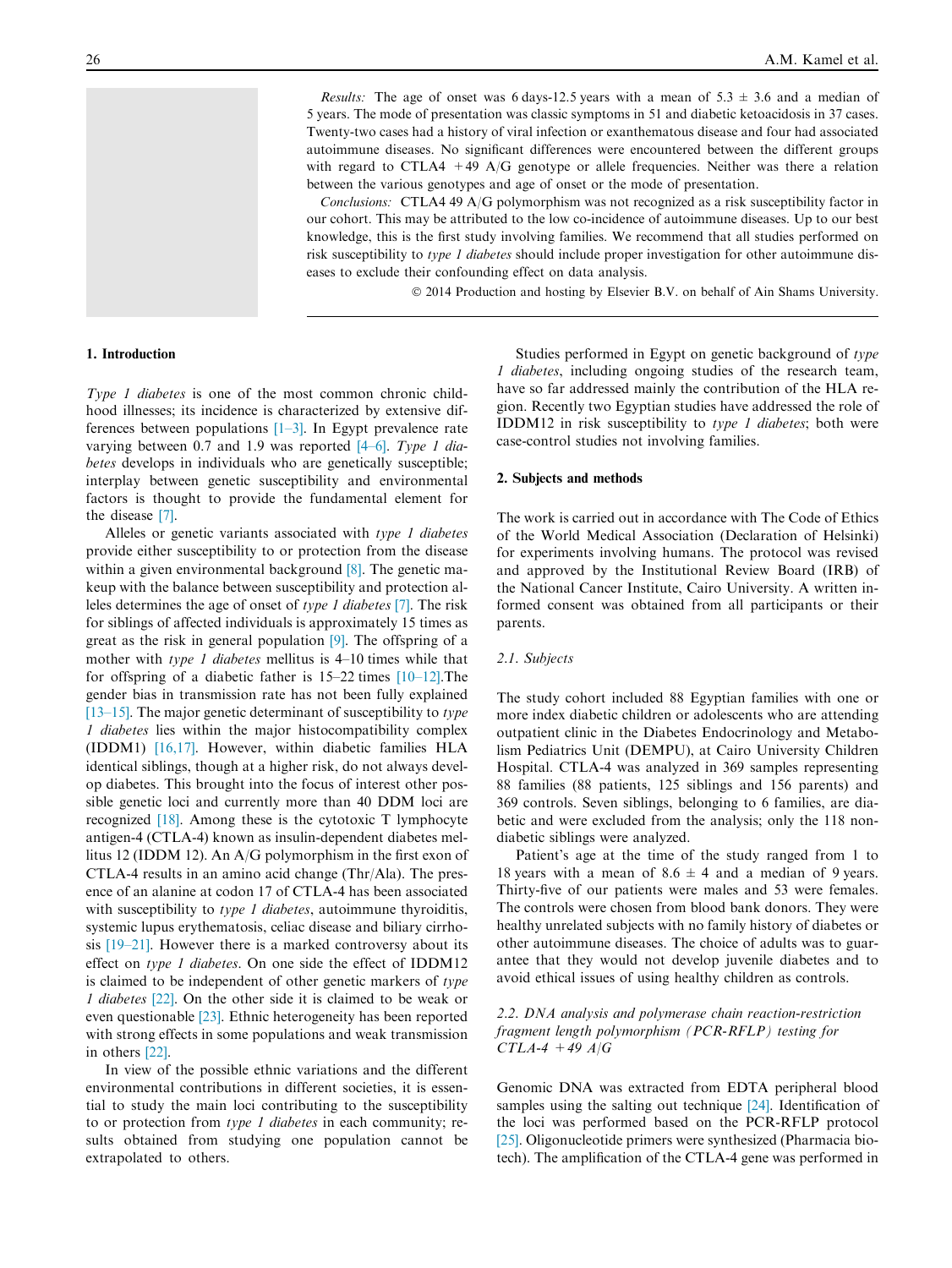

Figure 1 CTLA4–49 A/G genotypes after BbvI digestion. Lane 1: 100 bp Ladder. Lanes 2, 4 and 5: Heterozygous: AG: 327 bp, 244 bp and 84 bp. Lane 3: Wild type: AA: 327 bp. Lanes 6: Homozygous: GG: 244 bp and 84 bp.

a 25 µl PCR reaction containing 100 ng of genomic DNA, 25 pmol of each primer (forward primer  $5'$ CCACGGCTTCCTTTCTCGTA-3' and a reverse primer 5'-AGTCTCACTCACCTTTGCAG-3'), 100 µM each dNTP,  $1.5 \text{ mM } MgCl<sub>2</sub>$  and  $1.2 \text{ U } Taq$  polymerase (Promega, Madison). PCR conditions consisted of initial denaturation at 95 °C for 2 min, followed by 40 cycles at 94 °C for 30 s, 50 °C for 45 s and 72 °C for 30 s and a final extension step at 72 °C for 10 min. This results in a fragment of 327 bp.

Digestion of the PCR product was performed in a  $20 \mu$ l mix containing  $10 \mu l$  of the PCR product,  $10 \text{ U}$  BbvI (Fermentas) and 1 X buffer. The mix was incubated at 65  $\degree$ C for 15 min. Digested products were separated on 2% agarose. This resulted in no digestion with a 327 bp single band in the wild type (AA) and two bands of 244 bp and 83 bp with G allele (Fig. 1) compared to 100 base pair ladder (Thermo-Fermentas).

## 2.3. Statistical analysis

SPSS version 17.0 was used for data management. Proportions were compared using the Chi square test and Fisher exact. Odds ratio of genotype(s) was calculated with 95% confidence interval. Parametric and non parametric tests compared the means of two or more than two independent groups (t test and ANOVA). P value was always two tailed and considered significant at 0.05 level.

## 3. Results

The age of onset ranged from 6 days to 12.5 years with a mean of  $5.3 \pm 3.6$  and a median of 5 years. The age of onset was  $\leq$  1 year in 17 cases; 8 of them  $\leq$  6 months. The mode of presentation was classic symptoms in 51 and diabetic ketoacidosis (DKA) in 37 cases. Twenty-two cases had a history of viral infection or exanthematous disease before the onset of diabetes and 4 had associated autoimmune diseases namely, Hashimoto's thyroiditis, rheumatoid arthritis, rheumatic heart disease and Crohn's disease. Early introduction of cow's milk or cereals was reported in 45 cases while exclusive breast feeding in the first 6 months was adopted for the others.

The CTLA-4  $+49$  A/G genotype and allele frequency among the different groups are presented in Table 1 and Fig. 1. Distribution of CTLA-4 genotypes and alleles in patients compared to control did not show any significance [\(Table 2](#page-3-0)). Comparing patients with controls, non diabetic siblings and parents regarding AA versus AG + GG also did not show significance ( $p = 0.60, 0.49$  and 0.68 respectively). Neither was there a relation between the various genotypes and age of onset nor the mode of presentation.

#### 4. Discussion

At present, the development of type 1 diabetes mellitus is a life sentence to a difficult therapeutic regimen that is only partially effective in preventing acute and chronic complications of the disease. Knowledge of the genetics of type 1 diabetes mellitus in our community would allow better disease definition and improved ability to identify individuals at risk of diabetes and its associated disorders. In the current work, we studied 88 families with one or more children with type 1 diabetes. Our study showed female predominance which comes in agreement with the assumption that female predominance is encountered in regions with low incidence mainly populations of non-European origin [\[26\].](#page-4-0) This was denied in a more recent study that reported equal incidence in both genders with female predominance only in autoimmune diseases [\[27\].](#page-4-0) This explanation is

| <b>Table 1</b> Allele Frequency of CTLA4 49 A > G in type 1 diabetes Families. |  |  |  |  |  |
|--------------------------------------------------------------------------------|--|--|--|--|--|
|--------------------------------------------------------------------------------|--|--|--|--|--|

| Group                 | No                 | CTLA4 Genotype |           |          | G Allele frequency |               |
|-----------------------|--------------------|----------------|-----------|----------|--------------------|---------------|
|                       |                    | Wild AA        | Hetero AG | Homo GG  | No.                | $\frac{0}{0}$ |
| Type 1 Diabetics      | 88                 | 47             | 36        |          | 46/176             | 26.1          |
|                       |                    | 53.4%          | $40.9\%$  | $5.7\%$  |                    |               |
| Non-diabetic siblings | $118$ <sup>*</sup> | 66             | 40        | 12 10.2% | 67/250             | 26.8          |
|                       |                    | 55.9%          | $33.9\%$  |          |                    |               |
| Parents               | 156                | 74             | 68        | 14       | 96/312             | 32.8          |
|                       |                    | $47.4\%$       | $43.6\%$  | $9.0\%$  |                    |               |
| Control               | 369                | 199            | 150       | 20       | 190/738            | 25.7          |
|                       |                    | 53.9%          | $40.7\%$  | $5.4\%$  |                    |               |

Seven more siblings were analyzed and excluded as they are diabetics.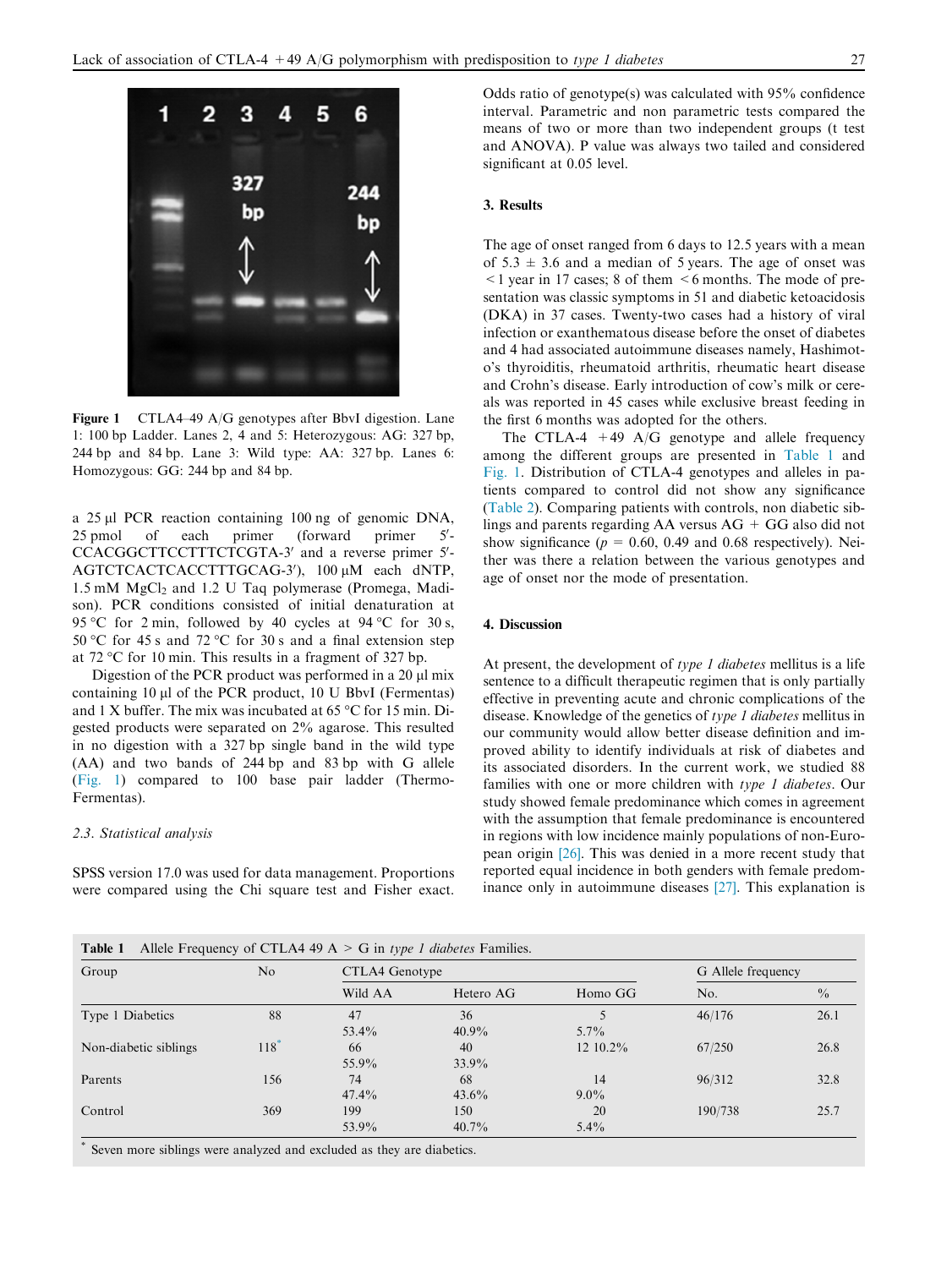| Allele/Genotype | Patients (88) | Control $(369)$ | <b>OR</b> | $95\%$ CI     | $P$ value |
|-----------------|---------------|-----------------|-----------|---------------|-----------|
| $\mathbf{A}$    | 130(73.9)     | 548 (74.3)      | 1.03      | $0.65 - 1.51$ | 0.93      |
| G               | 46(26.1)      | 190(25.7)       | 1.02      | $0.7 - 1.48$  | 0.92      |
| AA              | 47 (53.4)     | 199(53.9)       | 1.03      | $0.67 - 1.7$  | 0.96      |
| AG              | 36(40.9)      | 150(40.7)       | 1.02      | $0.63 - 1.65$ | 0.95      |
| GG              | 5(5.7)        | 20(5.4)         | 1.06      | $0.38 - 2.97$ | 1.0       |
| $AG + GG$       | 41 (46.6)     | 170(46.1)       | 1.02      | $0.64 - 1.63$ | 0.93      |

<span id="page-3-0"></span>**Table 2** Distribution of CTLA4–49 A/G in type 1 diabetes as compared to control.

not applicable in our case as only four of our patients have a concomitant autoimmune disease.

In our study, early introduction of cow's milk or cereals was not a contributing factor to the development of type 1 diabetes. This is in agreement with one study from Finland [\[28\]](#page-4-0) and another from Iran [\[29\]](#page-4-0). In the former study, it was even claimed that early introduction of cow's milk reduced the risk of development of type 1 diabetes before the age of 8 years; an effect that was abolished by the age of 15. In the latter, it was claimed that the total duration of cow's milk feeding rather than its early introduction would increase the risk of type 1 diabetes while longer duration of breast feeding is associated with protection. No effect of early introduction of cow's milk or cereals was also reported in Saudi Arabia [\[30\]](#page-4-0). In our study, history of viral infection or exanthematous disease was not associated with increased risk of type 1 diabetes. This is in agreement with Cherian et al. [\[30\]](#page-4-0) who studied the impact of environmental factors on risk susceptibility to type 1 diabetes in the Eastern Province of Saudi Arabia. However, irregular vaccination and infection in the prior 6 months were reported as a trigger for the onset of type 1 diabetes [\[31\]](#page-4-0).

Genotypes of CTLA-4  $+49$  A/G were in Hardy Weinberg equilibrium in patients, siblings, parents and control subjects  $(p > 0.05)$ . In our studied cohort CTLA-4 +49 A/G did not have any impact on risk susceptibility to *type 1 diabetes*. Neither has it shown an impact on the age of onset of the disease. Interest in CTLA-4 was raised because of its role in T cell signaling as a negative regulator of T-cell activation and effector function [\[32,33\]](#page-4-0). The association of CTLA-4 polymorphism with type 1 diabetes was first reported in Italian subjects [\[34\]](#page-4-0) and confirmed thereafter in several other studies [\[20,35–37\]](#page-4-0). However, the association was claimed to be Caucasian selective [\[38,39\]](#page-4-0) as it was not detected in Korean [\[40\]](#page-4-0), Portugese [\[41\],](#page-5-0) [\[42\]](#page-5-0) Chelian [\[43\]](#page-5-0) or Azrbaijanian [\[44\]](#page-5-0) populations. Our data are different from studies performed in populations from neighboring countries namely Lebanon, [\[45\],](#page-5-0) Tunisia [\[46\]](#page-5-0) and Iran [\[47\]](#page-5-0); a higher frequency of the G allele or GG genotype in type 1 diabetes mellitus in children was reported in all. Analysis of 24 CTLA-4 SNPs in the Type I Diabetes Genetics Consortium families did not include CTLA-4 49 A/G SNP [\[48\]](#page-5-0).

Most important is that our findings are different from two case-control Egyptian studies [\[49,50\].](#page-5-0) They demonstrated that the G allele is overrepresented in type 1 diabetes patients compared to controls. Explanation of this controversy may be extracted from the study of Ikegami et al. [\[51\]](#page-5-0). These authors suggested that CTLA-4 is significantly associated with autoimmune thyroid disease (AITD) but not with *type 1 diabetes*; because of the strong association of AITD and type 1 diabetes, the association of CTLA-4 polymorphism with type 1 diabetes may be secondary to its association with AITD. To verify their

theory, they divided their type 1 diabetes mellitus patients into two groups, those with and those without AITD. CTLA-4 polymorphism was found to be significantly associated with the type 1 diabetes with, but not with the group of type 1 diabetes without AITD indicating that the association is mainly with AITD not type 1 diabetes. Analyzing the Egyptian studies in view of these data, AITD was present in only four of our patients; the other two Egyptian studies did not comment on the associated autoimmune diseases in their cohorts.

In conclusion, CTLA-4  $+49$  A/G polymorphism was not recognized as a risk susceptibility factor in our cohort of Egyptian type 1 diabetes families. We recommend that all studies performed on risk susceptibility to type 1 diabetes should include proper investigation for other autoimmune diseases to exclude their confounding effect on data analysis.

## Author Contributions

A.K. wrote the manuscript and researched data. M.M. researched clinical data. G.M. researched laboratory data, wrote the manuscript, G.E. researched laboratory data. E.R., researched laboratory data, N.A. Statistical analysis, M.M. researched clinical data, M.A. researched clinical data, N.B. researched clinical data, H.B. researched clinical data, A.I. researched clinical data, N.S. researched clinical data and J.H. revised the manuscript and researched data.

## Conflict of Interest

The authors declare no conflict of interest. There is no financial or personal relationship with other people or organizations that could inappropriately influence their work.

#### Acknowledgment

This work was supported by the US/Egypt conjoint fund ID-CODE: BIO9-002-010, Contract/Agreement No. 268. We acknowledge the technical assistance of Mrs. Maha Moussa.

## References

- [1] [Liese AD, D'Agostino Jr RB, Hamman RF, Kilgo PD, Lawrence](http://refhub.elsevier.com/S1110-8630(13)00064-5/h0005) [JM, Liu LL, et al. The burden of diabetes mellitus among US](http://refhub.elsevier.com/S1110-8630(13)00064-5/h0005) [youth: prevalence estimates from the SEARCH for Diabetes in](http://refhub.elsevier.com/S1110-8630(13)00064-5/h0005) [Youth Study. Pediatrics 2006;118:1510–8](http://refhub.elsevier.com/S1110-8630(13)00064-5/h0005).
- [2] [Duncan GE. Prevalence of diabetes and impaired fasting glucose](http://refhub.elsevier.com/S1110-8630(13)00064-5/h0010) [levels among US adolescents: National Health and Nutrition](http://refhub.elsevier.com/S1110-8630(13)00064-5/h0010)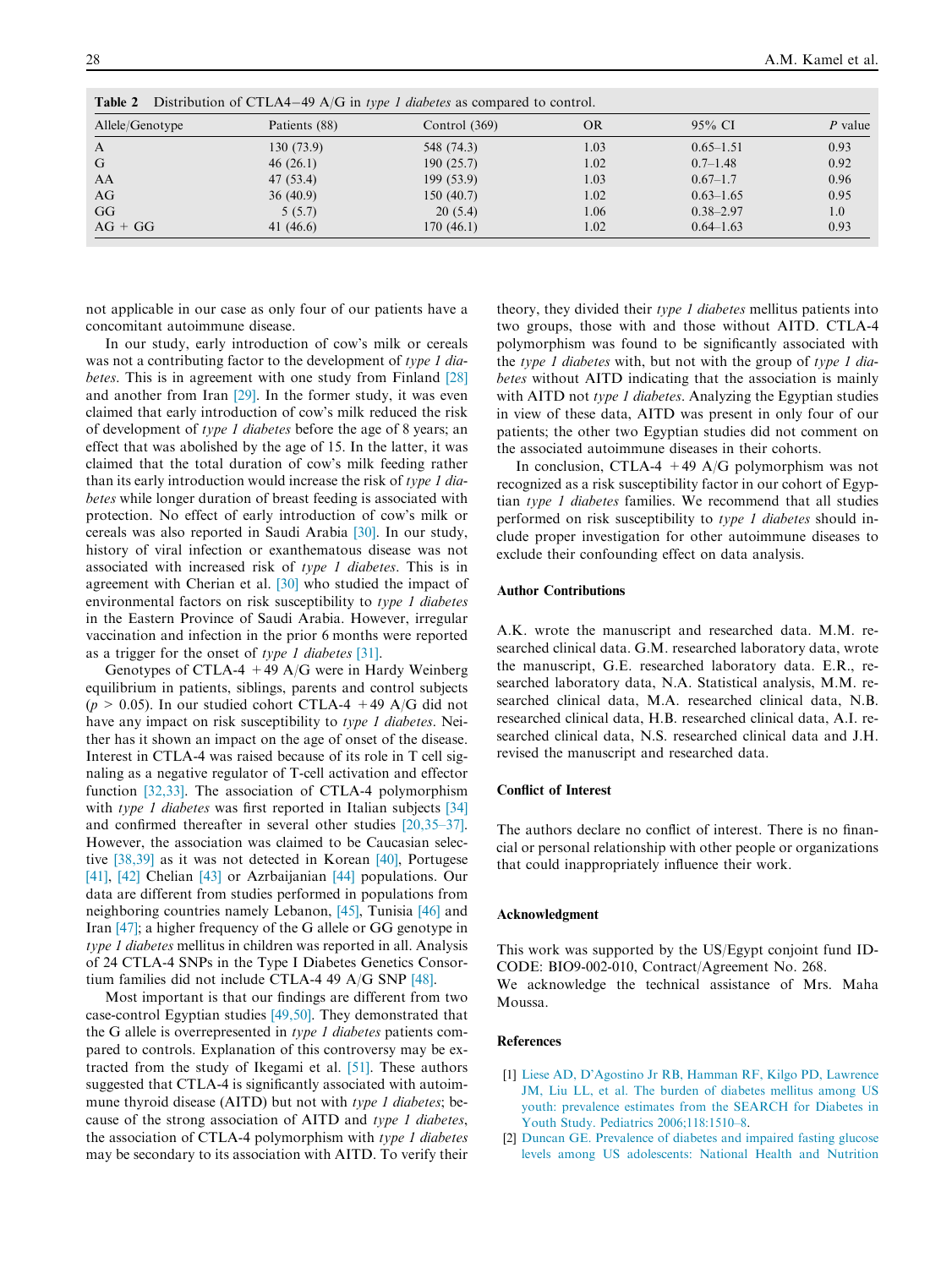<span id="page-4-0"></span>[Examination Survey, 1999–2002. Arch Pediatr Adolesc Med](http://refhub.elsevier.com/S1110-8630(13)00064-5/h0010) [2006;160:523–8.](http://refhub.elsevier.com/S1110-8630(13)00064-5/h0010)

- [3] [Plotnick LP, Klingensmith GJ, Silverstein JH, et al. Diabetes](http://refhub.elsevier.com/S1110-8630(13)00064-5/h0015) [mellitus. In: Kappy MS, Allen DB, Geffner ME, editors.](http://refhub.elsevier.com/S1110-8630(13)00064-5/h0015) [Principles and Practice of Pediatric Endocrinology. Springfield:](http://refhub.elsevier.com/S1110-8630(13)00064-5/h0015) [Charles C Thomas; 2005. p. 635](http://refhub.elsevier.com/S1110-8630(13)00064-5/h0015).
- [4] [Ghali I, Abd El-Dayem S. Prevalence of IDDM among Egyptian](http://refhub.elsevier.com/S1110-8630(13)00064-5/h0020) [school aged children. Egypt J Pediatr 1990;3:210–4](http://refhub.elsevier.com/S1110-8630(13)00064-5/h0020).
- [5] [Salem M, Tolba K, Faris R, Radwan M, Abdel Aziz HF, Assad](http://refhub.elsevier.com/S1110-8630(13)00064-5/h0025) [M. An epidemiological study of insulin dependent diabetes](http://refhub.elsevier.com/S1110-8630(13)00064-5/h0025) [mellitus in Egyptian school aged pupils and students. Egypt J](http://refhub.elsevier.com/S1110-8630(13)00064-5/h0025) [Commun Med 1990;6:183–93.](http://refhub.elsevier.com/S1110-8630(13)00064-5/h0025)
- [6] [Salem M, El Sawi MA, Ibrahim WE, Abdel Aziz MM, Abdo KM,](http://refhub.elsevier.com/S1110-8630(13)00064-5/h0030) [Ragab IAM. Vitamin D receptor gene polymorphism and](http://refhub.elsevier.com/S1110-8630(13)00064-5/h0030) [susceptibility to T1DM and its complications in Egyptian](http://refhub.elsevier.com/S1110-8630(13)00064-5/h0030) [children. Egyptian J Pediatr 2007;84:1–25](http://refhub.elsevier.com/S1110-8630(13)00064-5/h0030).
- [7] Sabbah E, Savola K, Ebeling T, Kulmala P, Vähäsalo P, Ilonen J, [et al. Genetic, autoimmune, and clinical characteristics of child](http://refhub.elsevier.com/S1110-8630(13)00064-5/h0035)[hood- and adult-onset type 1 diabetes. Diabetes Care 2000](http://refhub.elsevier.com/S1110-8630(13)00064-5/h0035) [Sep;23\(9\):1326–32.](http://refhub.elsevier.com/S1110-8630(13)00064-5/h0035)
- [8] [Devendra D, Liu E, Eisenbarth GS. Type 1 diabetes: recent](http://refhub.elsevier.com/S1110-8630(13)00064-5/h0040) [developments. BMJ 2004;328:750–4](http://refhub.elsevier.com/S1110-8630(13)00064-5/h0040).
- [9] [Redondo MJ, Fain PR, Eisenbarth GS. Genetics of type 1A](http://refhub.elsevier.com/S1110-8630(13)00064-5/h0045) [diabetes. Recent Prog Horm Res 2001;56:69–89.](http://refhub.elsevier.com/S1110-8630(13)00064-5/h0045)
- [10] [Warram JH, Krolewski AS, Gottlieb MS, Khan CR. Differ](http://refhub.elsevier.com/S1110-8630(13)00064-5/h0050)[ences in risk of insulin-dependent diabetes in offspring of](http://refhub.elsevier.com/S1110-8630(13)00064-5/h0050) [diabetic mothers and diabetic fathers. N Engl J Med](http://refhub.elsevier.com/S1110-8630(13)00064-5/h0050) [1984;311:149–52.](http://refhub.elsevier.com/S1110-8630(13)00064-5/h0050)
- [11] [Tillil H, Kobberling J. Age-corrected empirical genetic risk](http://refhub.elsevier.com/S1110-8630(13)00064-5/h0055) [estimates for first-degree relatives of IDDM patients. Diabetes](http://refhub.elsevier.com/S1110-8630(13)00064-5/h0055) [1987;36\(1\):93–9](http://refhub.elsevier.com/S1110-8630(13)00064-5/h0055).
- [12] [Bleich D, Polak M, Eisenbarth GS, Jackson RA. Decreased risk](http://refhub.elsevier.com/S1110-8630(13)00064-5/h0060) [of type I diabetes in offspring of mothers who acquire diabetes](http://refhub.elsevier.com/S1110-8630(13)00064-5/h0060) [during adrenarchy. Diabetes 1993;42\(10\):1433–9.](http://refhub.elsevier.com/S1110-8630(13)00064-5/h0060)
- [13] Warram JH, Krolewski AS, Khan CR, Determinants of IDDM and perinatal mortality in children of diabetic mothers. Diabetes. 10.2337/db.37.10.1328.
- [14] [Yu L, Chase HP, Falorni A, Rewers M, Lernmark A, Eisenbarth](http://refhub.elsevier.com/S1110-8630(13)00064-5/h0065) [GS. Sexual dimorphism in transmission of expression of islet](http://refhub.elsevier.com/S1110-8630(13)00064-5/h0065) [autoantibodies to offspring. Diabetologia 1995;38:1353–7](http://refhub.elsevier.com/S1110-8630(13)00064-5/h0065).
- [15] [Baker BS, Garioch JJ, Bokth S, Leonard J, Fry L. Absence of](http://refhub.elsevier.com/S1110-8630(13)00064-5/h0070) [gluten-specific T lymphocytes in the skin of patients with](http://refhub.elsevier.com/S1110-8630(13)00064-5/h0070) [dermatitis herpetiformis. J Autoimmune 1995;8:75–82.](http://refhub.elsevier.com/S1110-8630(13)00064-5/h0070)
- [16] [Kantarova D, Buc M. Genetic susceptibility to type 1 Diabetes](http://refhub.elsevier.com/S1110-8630(13)00064-5/h0075) [Mellitus in Humans. Physiol Res 2007;56:255–66](http://refhub.elsevier.com/S1110-8630(13)00064-5/h0075).
- [17] Eisenbarth G, Polonsky K, Buse J, et al. Genetics of type 1A diabetes. In: Williams Textbook of Endocrinology, vol. 31. 11th ed. Philadelphia, PA: WB Saunders; 2008, p. 1393–1397.
- [18] [Barrett JC, Clayton DG, Concannon P, Akolkar B, Cooper JD,](http://refhub.elsevier.com/S1110-8630(13)00064-5/h0080) [Erlich HA, et al. The Type 1 Diabetes Genetics. Consor](http://refhub.elsevier.com/S1110-8630(13)00064-5/h0080)[tium Genome-wide association study and meta-analysis find that](http://refhub.elsevier.com/S1110-8630(13)00064-5/h0080) [over 40 loci affect risk of type 1 diabetes. Nat Gen 2009;41:](http://refhub.elsevier.com/S1110-8630(13)00064-5/h0080) [703–7.](http://refhub.elsevier.com/S1110-8630(13)00064-5/h0080)
- [19] [Agarwal K, Jones DE, Daly AK, James OF, Vaidya B, Pearce S,](http://refhub.elsevier.com/S1110-8630(13)00064-5/h0085) [et al. CTLA-4 gene polymorphism confers susceptibility to](http://refhub.elsevier.com/S1110-8630(13)00064-5/h0085) [primary biliary cirrhosis. J Hepatol 2000;32:538–41](http://refhub.elsevier.com/S1110-8630(13)00064-5/h0085).
- [20] [Vaidya B, Pearce S. The emerging role of the CTLA-4 gene in](http://refhub.elsevier.com/S1110-8630(13)00064-5/h0090) [autoimmune endocrinopathies. Eur J Endocrinol](http://refhub.elsevier.com/S1110-8630(13)00064-5/h0090) [2004;150:619–26.](http://refhub.elsevier.com/S1110-8630(13)00064-5/h0090)
- [21] [Hunt KA, McGovern DP, Kumar PJ, Ghosh S, Travis SP,](http://refhub.elsevier.com/S1110-8630(13)00064-5/h0095) [Walters JR, et al. A common CTLA4 haplotype associated with](http://refhub.elsevier.com/S1110-8630(13)00064-5/h0095) [coeliac disease. Eur J Hum Genet 2005;13:440–4.](http://refhub.elsevier.com/S1110-8630(13)00064-5/h0095)
- [22] [Marron MP, Raffel LJ, Garchon HJ, Jacob CO, Serrano-Rios M,](http://refhub.elsevier.com/S1110-8630(13)00064-5/h0100) [Martinez Larrad MT, et al. Insulin-dependent diabetes mellitus](http://refhub.elsevier.com/S1110-8630(13)00064-5/h0100) [\(IDDM\) is associated with CTLA4 polymorphisms in multiple](http://refhub.elsevier.com/S1110-8630(13)00064-5/h0100) [ethnic groups. Hum Mol Genet 1997;6:1275–82.](http://refhub.elsevier.com/S1110-8630(13)00064-5/h0100)
- [23] [Ikegami H, Noso S, Babaya N, Hiromine Y, Kawabata](http://refhub.elsevier.com/S1110-8630(13)00064-5/h0105) [Y. Genetic basis of Type 1 diabetes: similarities and](http://refhub.elsevier.com/S1110-8630(13)00064-5/h0105)

[differences between East and West. Rev Diabet Stud](http://refhub.elsevier.com/S1110-8630(13)00064-5/h0105) [2008;5:64–72](http://refhub.elsevier.com/S1110-8630(13)00064-5/h0105).

- [24] [Miller SA, Dykes DD, Polesky HF. A simple salting out](http://refhub.elsevier.com/S1110-8630(13)00064-5/h0110) [procedure for extracting DNA from human nucleated cells.](http://refhub.elsevier.com/S1110-8630(13)00064-5/h0110) [Nucleic Acids Res 1988;16:1215.](http://refhub.elsevier.com/S1110-8630(13)00064-5/h0110)
- [25] [Fan LY, Tu XQ, Cheng QB, Zhu Y, Feltens R, Pfeiffer T, et al.](http://refhub.elsevier.com/S1110-8630(13)00064-5/h0115) [Cytotoxic T lymphocyte associated antigen-4 gene polymorphisms](http://refhub.elsevier.com/S1110-8630(13)00064-5/h0115) [confer susceptibility to primary biliary cirrhosis and autoimmune](http://refhub.elsevier.com/S1110-8630(13)00064-5/h0115) [hepatitis in Chinese population. World J Gastroenterol](http://refhub.elsevier.com/S1110-8630(13)00064-5/h0115) [2004;10:3056–9.](http://refhub.elsevier.com/S1110-8630(13)00064-5/h0115)
- [26] [Gale EA, Gillespie KM. Diabetes and gender. Diabetologia](http://refhub.elsevier.com/S1110-8630(13)00064-5/h0120)  $2001 \cdot 44 \cdot 3 - 15$
- [27] Soltesz G, Patterson CC, Dahlquist G, EURODIAB Study [Group. Worldwide childhood type 1 diabetes incidence–what](http://refhub.elsevier.com/S1110-8630(13)00064-5/h0125) [can we learn from epidemiology? Pediatr Diabetes 2007;8\(Suppl](http://refhub.elsevier.com/S1110-8630(13)00064-5/h0125)  $\cdot$ 6–14.
- [28] [Savilahti E, Saarinen KM. Early infant feeding and type 1](http://refhub.elsevier.com/S1110-8630(13)00064-5/h0130) [diabetes. Eur J Nutr 2009;48:243–9](http://refhub.elsevier.com/S1110-8630(13)00064-5/h0130).
- [29] [Ahadi M, Tabatabaeiyan M, Moazzami K. Association between](http://refhub.elsevier.com/S1110-8630(13)00064-5/h0135) [environmental factors and risk of type 1 diabetes – a case-control](http://refhub.elsevier.com/S1110-8630(13)00064-5/h0135) [study. Endokrynol Pol 2011;62:134–7.](http://refhub.elsevier.com/S1110-8630(13)00064-5/h0135)
- [30] [Cherian MP, Al-Kanani KA, Al Qahtani SS, Yesurathinam H,](http://refhub.elsevier.com/S1110-8630(13)00064-5/h0140) [Mathew AA, Thomas VS, et al. The rising incidence of type 1](http://refhub.elsevier.com/S1110-8630(13)00064-5/h0140) [diabetes mellitus and the role of environmental factors––three](http://refhub.elsevier.com/S1110-8630(13)00064-5/h0140) [decade experience in a primary care health center in Saudi Arabia.](http://refhub.elsevier.com/S1110-8630(13)00064-5/h0140) [J Pediatr Endocrinol Metab 2010;23:685–95](http://refhub.elsevier.com/S1110-8630(13)00064-5/h0140).
- [31] Sipetić SB, Vlajinac HD, Kocev NI, Marinković JM, Radmanović SZ, Bjekic´ [MD. The Belgrade childhood diabetes study: a](http://refhub.elsevier.com/S1110-8630(13)00064-5/h0145) [multivariate analysis of risk determinants for diabetes. Eur J](http://refhub.elsevier.com/S1110-8630(13)00064-5/h0145) [Public Health 2005;15:117–22.](http://refhub.elsevier.com/S1110-8630(13)00064-5/h0145)
- [32] [Carreno BM, Bennett F, Chau TA, Ling V, Luxenberg D, Jussif J,](http://refhub.elsevier.com/S1110-8630(13)00064-5/h0150) [et al. CTLA-4 \(CD152\) can inhibit T cell activation by two](http://refhub.elsevier.com/S1110-8630(13)00064-5/h0150) [different mechanisms depending on its level of cell surface](http://refhub.elsevier.com/S1110-8630(13)00064-5/h0150) [expression. J Immunol 2000;16:1352–6](http://refhub.elsevier.com/S1110-8630(13)00064-5/h0150).
- [33] [Wells AD, Walsh MC, Bluestone JA, Turka LA. Signaling](http://refhub.elsevier.com/S1110-8630(13)00064-5/h0155) [through CD28 and CTLA-4 controls two distinct forms of T cell](http://refhub.elsevier.com/S1110-8630(13)00064-5/h0155) [anergy. J. Clin Invest 2001;108:895–903](http://refhub.elsevier.com/S1110-8630(13)00064-5/h0155).
- [34] Nisticò [L, Buzzetti R, Pritchard LE, Van der Auwera B,](http://refhub.elsevier.com/S1110-8630(13)00064-5/h0160) [Giovannini C, Bosi E, et al. The CTLA-4 gene region of](http://refhub.elsevier.com/S1110-8630(13)00064-5/h0160) [chromosome 2q33 is linked to, and associated with, type 1](http://refhub.elsevier.com/S1110-8630(13)00064-5/h0160) [diabetes. Belgian Diabetes Registry. Hum Mol Genet](http://refhub.elsevier.com/S1110-8630(13)00064-5/h0160) [1996;5:1075–80.](http://refhub.elsevier.com/S1110-8630(13)00064-5/h0160)
- [35] [Turpeinen H, Laine AP, Hermann R, Simell O, Veijola R,](http://refhub.elsevier.com/S1110-8630(13)00064-5/h0165) [Knip M, et al. A linkage analysis of the CTLA4 gene region](http://refhub.elsevier.com/S1110-8630(13)00064-5/h0165) [in Finnish patients with type 1 diabetes. Eur J Immunogenet](http://refhub.elsevier.com/S1110-8630(13)00064-5/h0165) [2003;30:289–93.](http://refhub.elsevier.com/S1110-8630(13)00064-5/h0165)
- [36] [Ueda H, Howson JM, Esposito L, Heward J, Snook H,](http://refhub.elsevier.com/S1110-8630(13)00064-5/h0170) [Chamberlain G, et al. Association of the T-cell regulatory gene](http://refhub.elsevier.com/S1110-8630(13)00064-5/h0170) [CTLA4 with susceptibility to autoimmune disease. Nature](http://refhub.elsevier.com/S1110-8630(13)00064-5/h0170) [2003;423:506–11.](http://refhub.elsevier.com/S1110-8630(13)00064-5/h0170)
- [37] [Douroudis K, Laine AP, Heinonen M, Hermann R, Lipponen K,](http://refhub.elsevier.com/S1110-8630(13)00064-5/h0175) [Veijola R, et al. Association of CTLA4 but not ICOS polymor](http://refhub.elsevier.com/S1110-8630(13)00064-5/h0175)[phisms with type 1 diabetes in two populations with different](http://refhub.elsevier.com/S1110-8630(13)00064-5/h0175) [disease rates. Hum Immunol 2009;70:536–9.](http://refhub.elsevier.com/S1110-8630(13)00064-5/h0175)
- [38] [Todd JA, Walker NM, Cooper JD, Smyth DJ, Downes K,](http://refhub.elsevier.com/S1110-8630(13)00064-5/h0180) [Plagnol V, et al. Genetics of Type 1 Diabetes in Finland,](http://refhub.elsevier.com/S1110-8630(13)00064-5/h0180) [Simmonds MJ, Heward JM, Gough SC; Wellcome Trust Case](http://refhub.elsevier.com/S1110-8630(13)00064-5/h0180) [Control Consortium, Dunger DB, Wicker LS, Clayton DG.](http://refhub.elsevier.com/S1110-8630(13)00064-5/h0180) [Robust associations of four new chromosome regions from](http://refhub.elsevier.com/S1110-8630(13)00064-5/h0180) [genome-wide analyses of type 1 diabetes. Nat Genet](http://refhub.elsevier.com/S1110-8630(13)00064-5/h0180) [2007;39:857–64.](http://refhub.elsevier.com/S1110-8630(13)00064-5/h0180)
- [39] Concannon P, Chen WM, Julier C, Morahan G, Akolkar B, Erlich HA, et al. Type 1 Diabetes Genetics Consortium. Genomewide scan for linkage to type 1 diabetes in 2,496 multiplex families from the Type 1 Diabetes Genetics Consortium. Diabetes. 10.2337/db08-1551.
- [40] [Jung MH, Yu J, Shin CH, Suh BK, Yang SW, Churl B.](http://refhub.elsevier.com/S1110-8630(13)00064-5/h0185) [Association of Cytotoxic T lymphocyte Antigen-4 Gene Poly-](http://refhub.elsevier.com/S1110-8630(13)00064-5/h0185)